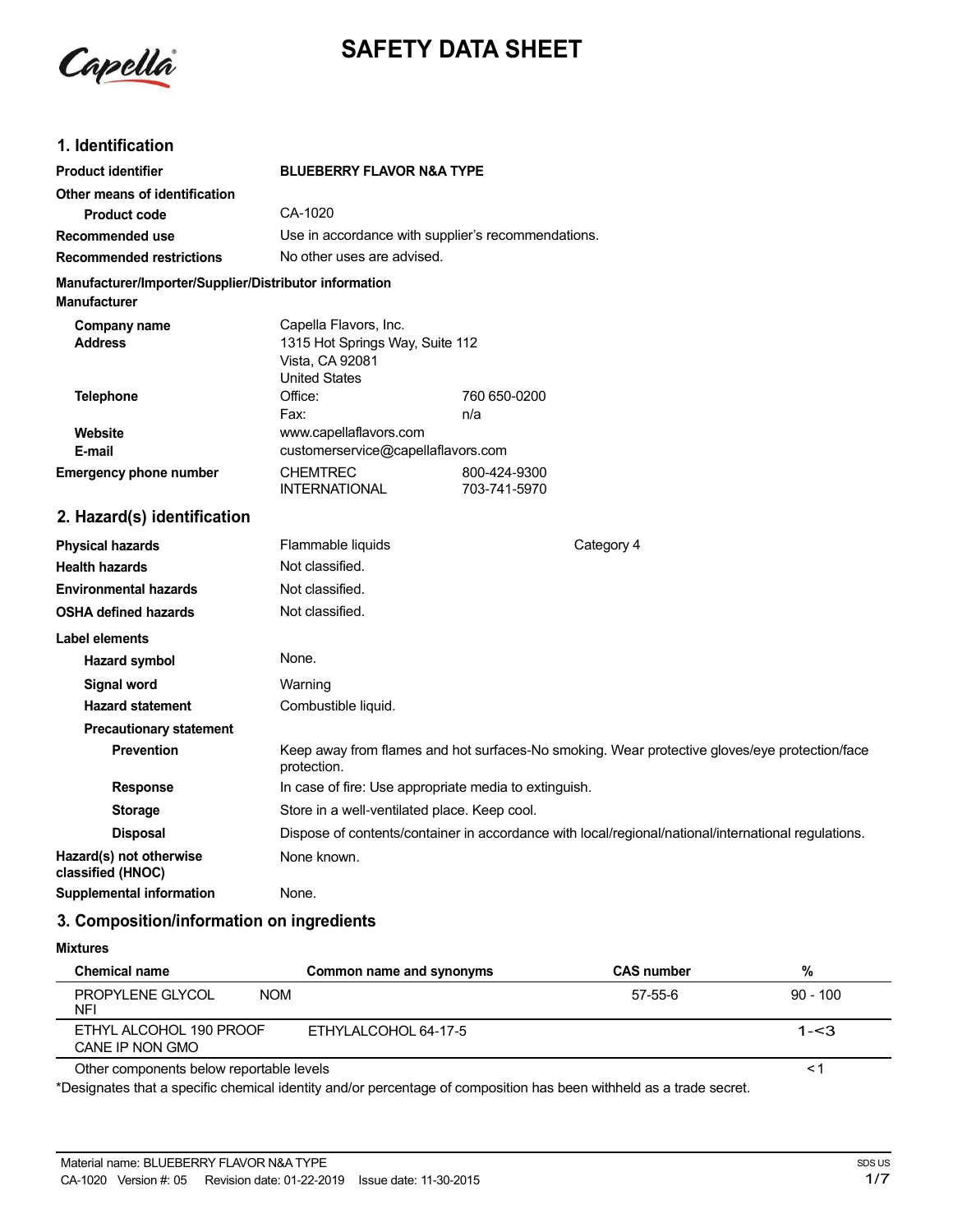## **4. First-aid measures**

| <b>Inhalation</b>                                                            | Move to fresh air. Call a physician if symptoms develop or persist.                                                                                               |
|------------------------------------------------------------------------------|-------------------------------------------------------------------------------------------------------------------------------------------------------------------|
| <b>Skin contact</b>                                                          | Wash off with soap and water. Get medical attention if irritation develops and persists.                                                                          |
| Eye contact                                                                  | Rinse with water. Get medical attention if irritation develops and persists.                                                                                      |
| Ingestion                                                                    | Rinse mouth. Get medical attention if symptoms occur.                                                                                                             |
| <b>Most important</b><br>symptoms/effects, acute and<br>delayed              | Direct contact with eyes may cause temporary irritation.                                                                                                          |
| Indication of immediate<br>medical attention and special<br>treatment needed | Provide general supportive measures and treat symptomatically.                                                                                                    |
| <b>General information</b>                                                   | Ensure that medical personnel are aware of the material(s) involved, and take precautions to<br>protect themselves.                                               |
| 5. Fire-fighting measures                                                    |                                                                                                                                                                   |
| Suitable extinguishing media                                                 | Water fog. Alcohol resistant foam. Dry chemical powder. Carbon dioxide (CO2).                                                                                     |
| Unsuitable extinguishing<br>media                                            | Do not use water jet as an extinguisher, as this will spread the fire.                                                                                            |
| Specific hazards arising from<br>the chemical                                | The product is combustible, and heating may generate vapors which may form explosive vapor/air<br>mixtures. During fire, gases hazardous to health may be formed. |
| Special protective equipment<br>and precautions for firefighters             | Self-contained breathing apparatus and full protective clothing must be worn in case of fire.                                                                     |
| <b>Fire fighting</b><br>equipment/instructions                               | In case of fire and/or explosion do not breathe fumes. Move containers from fire area if you can do<br>so without risk.                                           |

Use standard firefighting procedures and consider the hazards of other involved materials. Combustible liquid.

## **6. Accidental release measures**

**Specific methods General fire hazards**

| Personal precautions,<br>protective equipment and<br>emergency procedures | Keep unnecessary personnel away. Keep people away from and upwind of spill/leak. Eliminate all<br>ignition sources (no smoking, flares, sparks, or flames in immediate area). Wear appropriate<br>protective equipment and clothing during clean-up. Ensure adequate ventilation. Local authorities<br>should be advised if significant spillages cannot be contained. For personal protection, see section<br>8 of the SDS. |
|---------------------------------------------------------------------------|------------------------------------------------------------------------------------------------------------------------------------------------------------------------------------------------------------------------------------------------------------------------------------------------------------------------------------------------------------------------------------------------------------------------------|
| <b>Methods and materials for</b><br>containment and cleaning up           | Use water spray to reduce vapors or divert vapor cloud drift. Eliminate all ignition sources (no<br>smoking, flares, sparks, or flames in immediate area). Keep combustibles (wood, paper, oil, etc.)<br>away from spilled material.                                                                                                                                                                                         |
|                                                                           | Large Spills: Stop the flow of material, if this is without risk. Dike the spilled material, where this is<br>possible. Use a non-combustible material like vermiculite, sand or earth to soak up the product<br>and place into a container for later disposal. Following product recovery, flush area with water.                                                                                                           |
|                                                                           | Small Spills: Absorb with earth, sand or other non-combustible material and transfer to containers<br>for later disposal. Clean surface thoroughly to remove residual contamination.                                                                                                                                                                                                                                         |
|                                                                           | Never return spills to original containers for re-use. For waste disposal, see section 13 of the SDS.                                                                                                                                                                                                                                                                                                                        |
| <b>Environmental precautions</b>                                          | Avoid discharge into drains, water courses or onto the ground.                                                                                                                                                                                                                                                                                                                                                               |
| 7. Handling and storage                                                   |                                                                                                                                                                                                                                                                                                                                                                                                                              |
| Precautions for safe handling                                             | Keep away from open flames, hot surfaces and sources of ignition. When using do not smoke.<br>Avoid prolonged exposure. Provide adequate ventilation. Wear appropriate personal protective<br>equipment. Observe good industrial hygiene practices.                                                                                                                                                                          |
| Conditions for safe storage,<br>including any incompatibilities           | Keep away from heat, sparks and open flame. Store in a cool, dry place out of direct sunlight.<br>Store in tightly closed container. Store in a well-ventilated place. Keep in an area equipped with<br>sprinklers. Store away from incompatible materials (see Section 10 of the SDS).                                                                                                                                      |

#### **8. Exposure controls/personal protection**

#### **Occupational exposure limits**

The following constituents are the only constituents of the product which have a PEL, TLV or other recommended exposure limit. At this time, the other constituents have no known exposure limits.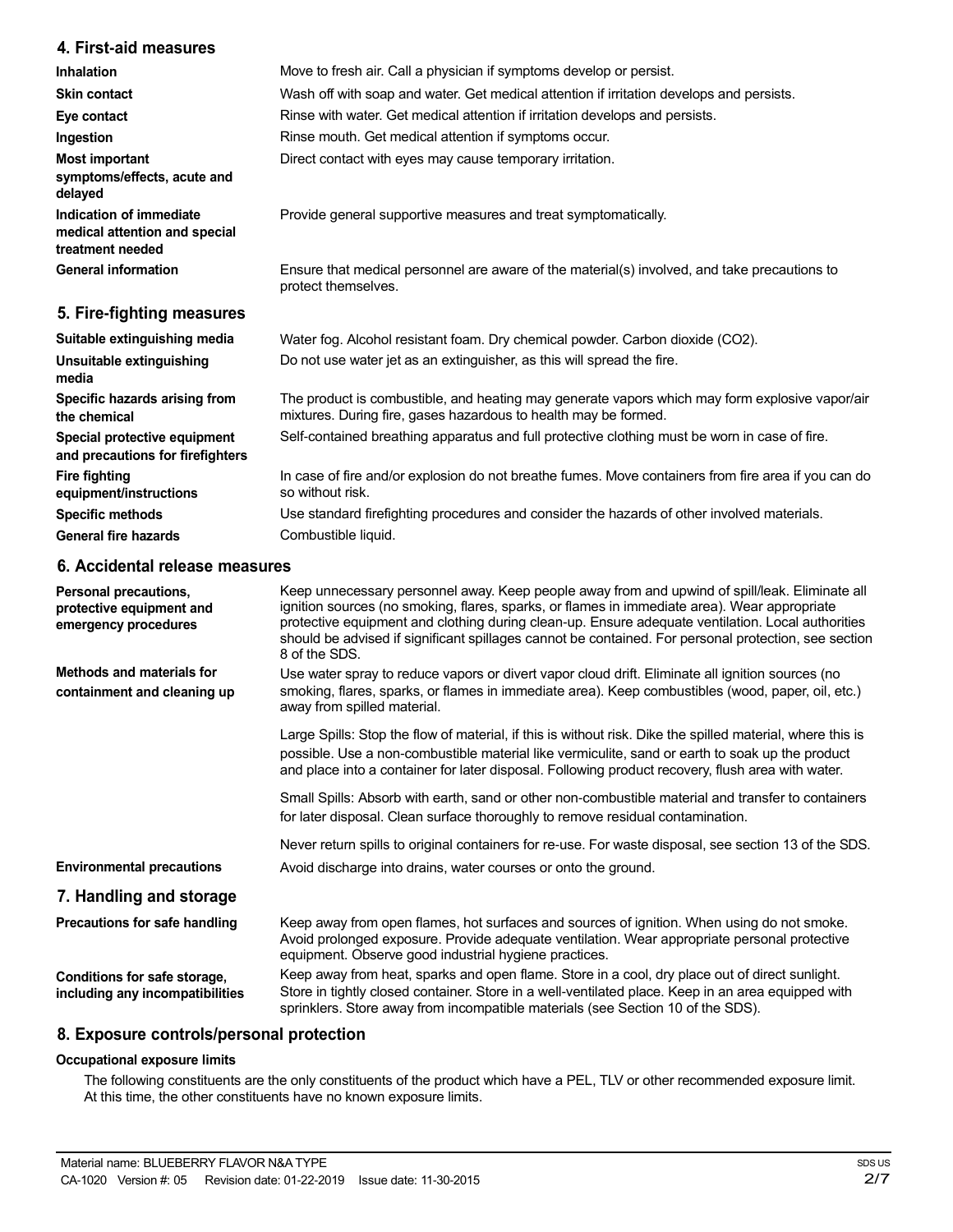|                                                                    | US. OSHA Table Z-1 Limits for Air Contaminants (29 CFR 1910.1000)                                                                                                                                                                                                                                                                                                  |              |          |
|--------------------------------------------------------------------|--------------------------------------------------------------------------------------------------------------------------------------------------------------------------------------------------------------------------------------------------------------------------------------------------------------------------------------------------------------------|--------------|----------|
| <b>Components</b>                                                  | <b>Type</b>                                                                                                                                                                                                                                                                                                                                                        | Value        |          |
| ETHYL ALCOHOL 190<br><b>PROOF CANE IP NON</b><br>GMO (CAS 64-17-5) | <b>PEL</b>                                                                                                                                                                                                                                                                                                                                                         | 1900 mg/m3   |          |
|                                                                    |                                                                                                                                                                                                                                                                                                                                                                    | 1000 ppm     |          |
| <b>US. ACGIH Threshold Limit Values</b><br><b>Components</b>       | <b>Type</b>                                                                                                                                                                                                                                                                                                                                                        | <b>Value</b> |          |
| ETHYL ALCOHOL 190<br><b>PROOF CANE IP NON</b><br>GMO (CAS 64-17-5) | <b>STEL</b>                                                                                                                                                                                                                                                                                                                                                        | 1000 ppm     |          |
| US. NIOSH: Pocket Guide to Chemical Hazards                        |                                                                                                                                                                                                                                                                                                                                                                    |              |          |
| <b>Components</b>                                                  | Type                                                                                                                                                                                                                                                                                                                                                               | Value        |          |
| ETHYL ALCOHOL 190<br>PROOF CANE IP NON<br>GMO (CAS 64-17-5)        | <b>TWA</b>                                                                                                                                                                                                                                                                                                                                                         | 1900 mg/m3   |          |
|                                                                    |                                                                                                                                                                                                                                                                                                                                                                    | 1000 ppm     |          |
| <b>Components</b>                                                  | US. Workplace Environmental Exposure Level (WEEL) Guides<br>Type                                                                                                                                                                                                                                                                                                   | Value        | Form     |
| PROPYLENE GLYCOL<br>NOM NFI (CAS 57-55-6)                          | <b>TWA</b>                                                                                                                                                                                                                                                                                                                                                         | 10 mg/m3     | Aerosol. |
| <b>Biological limit values</b>                                     | No biological exposure limits noted for the ingredient(s).                                                                                                                                                                                                                                                                                                         |              |          |
| Appropriate engineering<br>controls                                | Good general ventilation should be used. Ventilation rates should be matched to conditions. If<br>applicable, use process enclosures, local exhaust ventilation, or other engineering controls to<br>maintain airborne levels below recommended exposure limits. If exposure limits have not been<br>established, maintain airborne levels to an acceptable level. |              |          |
|                                                                    | Individual protection measures, such as personal protective equipment                                                                                                                                                                                                                                                                                              |              |          |
| Eye/face protection                                                | Wear safety glasses with side shields (or goggles).                                                                                                                                                                                                                                                                                                                |              |          |
| <b>Skin protection</b>                                             |                                                                                                                                                                                                                                                                                                                                                                    |              |          |
| <b>Hand protection</b>                                             | Wear appropriate chemical resistant gloves.                                                                                                                                                                                                                                                                                                                        |              |          |
| <b>Other</b>                                                       | Wear appropriate chemical resistant clothing.                                                                                                                                                                                                                                                                                                                      |              |          |
| <b>Respiratory protection</b>                                      | If engineering controls do not maintain airborne concentrations below recommended exposure<br>limits (where applicable) or to an acceptable level (in countries where exposure limits have not<br>been established), an approved respirator must be worn.                                                                                                          |              |          |
| <b>Thermal hazards</b>                                             | Wear appropriate thermal protective clothing, when necessary.                                                                                                                                                                                                                                                                                                      |              |          |
| <b>General hygiene</b><br>considerations                           | When using do not smoke. Always observe good personal hygiene measures, such as washing<br>after handling the material and before eating, drinking, and/or smoking. Routinely wash work<br>clothing and protective equipment to remove contaminants.                                                                                                               |              |          |
| 9. Physical and chemical properties                                |                                                                                                                                                                                                                                                                                                                                                                    |              |          |
| Appearance                                                         |                                                                                                                                                                                                                                                                                                                                                                    |              |          |
| <b>Physical state</b>                                              | Liquid.                                                                                                                                                                                                                                                                                                                                                            |              |          |
| <b>Form</b>                                                        | Liquid.                                                                                                                                                                                                                                                                                                                                                            |              |          |
| Color                                                              | Not available.                                                                                                                                                                                                                                                                                                                                                     |              |          |
| Odor                                                               | Not available.                                                                                                                                                                                                                                                                                                                                                     |              |          |
| <b>Odor threshold</b>                                              | Not available.                                                                                                                                                                                                                                                                                                                                                     |              |          |
| pH                                                                 | Not available.                                                                                                                                                                                                                                                                                                                                                     |              |          |
| Melting point/freezing point                                       | -74.2 $\degree$ F (-59 $\degree$ C) estimated                                                                                                                                                                                                                                                                                                                      |              |          |
| Initial boiling point and boiling<br>range                         | 370.76 °F (188.2 °C) estimated                                                                                                                                                                                                                                                                                                                                     |              |          |
| <b>Flash point</b>                                                 | 155.0 °F (68.3 °C) Closed Cup                                                                                                                                                                                                                                                                                                                                      |              |          |
| <b>Evaporation rate</b>                                            | Not available.                                                                                                                                                                                                                                                                                                                                                     |              |          |

**Flammability (solid, gas)** Not applicable.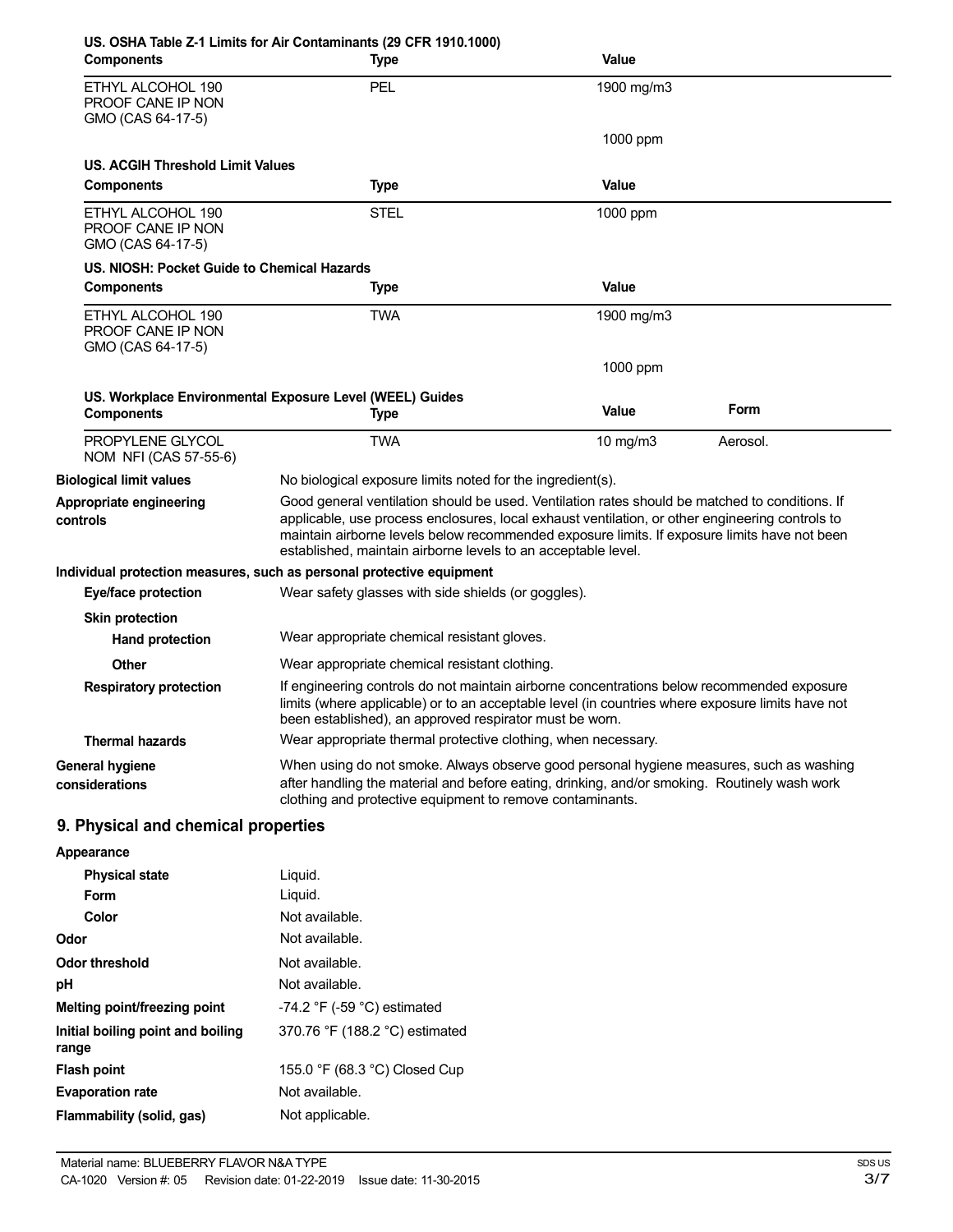#### **Upper/lower flammability or explosive limits**

| <b>Flammability limit - lower</b><br>$(\%)$       | Not available.                                                                                                                                                           |
|---------------------------------------------------|--------------------------------------------------------------------------------------------------------------------------------------------------------------------------|
| <b>Flammability limit - upper</b><br>(%)          | Not available.                                                                                                                                                           |
| Explosive limit - lower (%)                       | Not available.                                                                                                                                                           |
| Explosive limit - upper (%)                       | Not available.                                                                                                                                                           |
| Vapor pressure                                    | 0.17 hPa estimated                                                                                                                                                       |
| Vapor density                                     | Not available.                                                                                                                                                           |
| <b>Relative density</b>                           | Not available.                                                                                                                                                           |
| Solubility(ies)                                   |                                                                                                                                                                          |
| Solubility (water)                                | Not available.                                                                                                                                                           |
| <b>Partition coefficient</b><br>(n-octanol/water) | Not available.                                                                                                                                                           |
| <b>Auto-ignition temperature</b>                  | 700 °F (371.11 °C) estimated                                                                                                                                             |
| <b>Decomposition temperature</b>                  | Not available.                                                                                                                                                           |
| <b>Viscosity</b>                                  | Not available.                                                                                                                                                           |
| <b>Other information</b>                          |                                                                                                                                                                          |
| <b>Explosive properties</b>                       | Not explosive.                                                                                                                                                           |
| <b>Flammability class</b>                         | Combustible IIIA estimated                                                                                                                                               |
| <b>Oxidizing properties</b>                       | Not oxidizing.                                                                                                                                                           |
| <b>Refractive index</b>                           | $1.417 - 1.447$                                                                                                                                                          |
| <b>Specific gravity</b>                           | $1.02 - 1.05$                                                                                                                                                            |
| 10. Stability and reactivity                      |                                                                                                                                                                          |
| <b>Reactivity</b>                                 | The product is stable and non-reactive under normal conditions of use, storage and transport.                                                                            |
| <b>Chemical stability</b>                         | Material is stable under normal conditions.                                                                                                                              |
| <b>Possibility of hazardous</b><br>reactions      | No dangerous reaction known under conditions of normal use.                                                                                                              |
| <b>Conditions to avoid</b>                        | Keep away from heat, hot surfaces, sparks, open flames and other ignition sources. Avoid<br>temperatures exceeding the flash point. Contact with incompatible materials. |

**Incompatible materials Hazardous decomposition** Strong oxidizing agents. No hazardous decomposition products are known. **products**

## **11. Toxicological information**

#### **Information on likely routes of exposure**

| <b>Inhalation</b>                                                                  | Prolonged inhalation may be harmful.                                                                                |  |  |
|------------------------------------------------------------------------------------|---------------------------------------------------------------------------------------------------------------------|--|--|
| <b>Skin contact</b>                                                                | No adverse effects due to skin contact are expected.                                                                |  |  |
| Eye contact                                                                        | Direct contact with eyes may cause temporary irritation.                                                            |  |  |
| Ingestion                                                                          | Expected to be a low ingestion hazard.                                                                              |  |  |
| Symptoms related to the<br>physical, chemical and<br>toxicological characteristics | Direct contact with eyes may cause temporary irritation.                                                            |  |  |
| Information on toxicological effects                                               |                                                                                                                     |  |  |
| <b>Acute toxicity</b>                                                              | Not available.                                                                                                      |  |  |
| Skin corrosion/irritation                                                          | Prolonged skin contact may cause temporary irritation.                                                              |  |  |
| Serious eye damage/eye<br>irritation                                               | Direct contact with eyes may cause temporary irritation.                                                            |  |  |
| Respiratory or skin sensitization                                                  |                                                                                                                     |  |  |
| <b>Respiratory sensitization</b>                                                   | Not a respiratory sensitizer.                                                                                       |  |  |
| <b>Skin sensitization</b>                                                          | This product is not expected to cause skin sensitization.                                                           |  |  |
| Germ cell mutagenicity                                                             | No data available to indicate product or any components present at greater than 0.1% are<br>mutagenic or genotoxic. |  |  |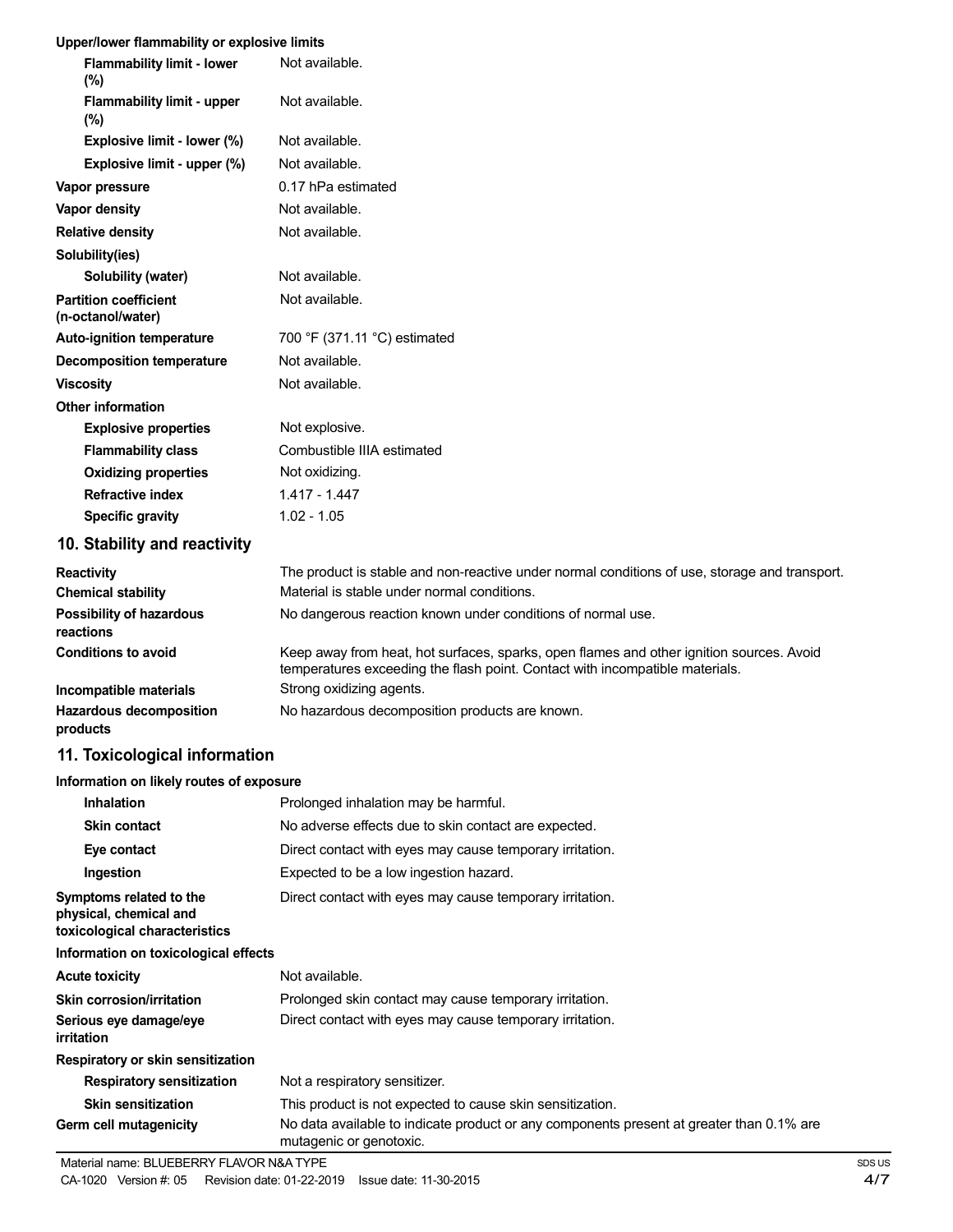| Carcinogenicity                                                | Not classifiable as to carcinogenicity to humans.                                                                                                                                                                      |                                                                                                                                                                                                       |  |  |  |
|----------------------------------------------------------------|------------------------------------------------------------------------------------------------------------------------------------------------------------------------------------------------------------------------|-------------------------------------------------------------------------------------------------------------------------------------------------------------------------------------------------------|--|--|--|
|                                                                |                                                                                                                                                                                                                        | <b>IARC Monographs. Overall Evaluation of Carcinogenicity</b>                                                                                                                                         |  |  |  |
| Not listed.                                                    |                                                                                                                                                                                                                        |                                                                                                                                                                                                       |  |  |  |
| OSHA Specifically Regulated Substances (29 CFR 1910.1001-1052) |                                                                                                                                                                                                                        |                                                                                                                                                                                                       |  |  |  |
| Not regulated.                                                 |                                                                                                                                                                                                                        |                                                                                                                                                                                                       |  |  |  |
| US. National Toxicology Program (NTP) Report on Carcinogens    |                                                                                                                                                                                                                        |                                                                                                                                                                                                       |  |  |  |
| Not listed.                                                    |                                                                                                                                                                                                                        |                                                                                                                                                                                                       |  |  |  |
| <b>Reproductive toxicity</b>                                   | Possible reproductive hazard.                                                                                                                                                                                          |                                                                                                                                                                                                       |  |  |  |
| Specific target organ toxicity -<br>single exposure            | Not classified.                                                                                                                                                                                                        |                                                                                                                                                                                                       |  |  |  |
| Specific target organ toxicity -<br>repeated exposure          | Not classified.                                                                                                                                                                                                        |                                                                                                                                                                                                       |  |  |  |
| <b>Aspiration hazard</b>                                       | Not an aspiration hazard.                                                                                                                                                                                              |                                                                                                                                                                                                       |  |  |  |
| <b>Chronic effects</b>                                         | Prolonged inhalation may be harmful.                                                                                                                                                                                   |                                                                                                                                                                                                       |  |  |  |
| 12. Ecological information                                     |                                                                                                                                                                                                                        |                                                                                                                                                                                                       |  |  |  |
| <b>Ecotoxicity</b>                                             |                                                                                                                                                                                                                        | The product is not classified as environmentally hazardous. However, this does not exclude the<br>possibility that large or frequent spills can have a harmful or damaging effect on the environment. |  |  |  |
| Persistence and degradability                                  |                                                                                                                                                                                                                        | No data is available on the degradability of any ingredients in the mixture.                                                                                                                          |  |  |  |
| <b>Bioaccumulative potential</b>                               |                                                                                                                                                                                                                        |                                                                                                                                                                                                       |  |  |  |
| Partition coefficient n-octanol / water (log Kow)              |                                                                                                                                                                                                                        |                                                                                                                                                                                                       |  |  |  |
| ETHYL ALCOHOL 190 PROOF CANE IP NON GMO<br>PROPYLENE GLYCOL    | NOM NFI                                                                                                                                                                                                                | $-0.31$<br>$-0.92$                                                                                                                                                                                    |  |  |  |
| <b>Mobility in soil</b>                                        | No data available.                                                                                                                                                                                                     |                                                                                                                                                                                                       |  |  |  |
| Other adverse effects                                          |                                                                                                                                                                                                                        | No other adverse environmental effects (e.g. ozone depletion, photochemical ozone creation<br>potential, endocrine disruption, global warming potential) are expected from this component.            |  |  |  |
| 13. Disposal considerations                                    |                                                                                                                                                                                                                        |                                                                                                                                                                                                       |  |  |  |
| <b>Disposal instructions</b>                                   |                                                                                                                                                                                                                        | Collect and reclaim or dispose in sealed containers at licensed waste disposal site. Dispose of<br>contents/container in accordance with local/regional/national/international regulations.           |  |  |  |
| <b>Local disposal regulations</b>                              |                                                                                                                                                                                                                        | Dispose in accordance with all applicable regulations.                                                                                                                                                |  |  |  |
| Hazardous waste code                                           | disposal company.                                                                                                                                                                                                      | The waste code should be assigned in discussion between the user, the producer and the waste                                                                                                          |  |  |  |
| Waste from residues / unused<br>products                       | Dispose of in accordance with local regulations. Empty containers or liners may retain some<br>product residues. This material and its container must be disposed of in a safe manner (see:<br>Disposal instructions). |                                                                                                                                                                                                       |  |  |  |
| <b>Contaminated packaging</b>                                  | disposal.                                                                                                                                                                                                              | Since emptied containers may retain product residue, follow label warnings even after container is<br>emptied. Empty containers should be taken to an approved waste handling site for recycling or   |  |  |  |
| 14. Transport information                                      |                                                                                                                                                                                                                        |                                                                                                                                                                                                       |  |  |  |
| DOT                                                            |                                                                                                                                                                                                                        |                                                                                                                                                                                                       |  |  |  |
| Not regulated as dangerous goods.                              |                                                                                                                                                                                                                        |                                                                                                                                                                                                       |  |  |  |
| iata                                                           |                                                                                                                                                                                                                        |                                                                                                                                                                                                       |  |  |  |
| Not regulated as dangerous goods.                              |                                                                                                                                                                                                                        |                                                                                                                                                                                                       |  |  |  |
| <b>IMDG</b>                                                    |                                                                                                                                                                                                                        |                                                                                                                                                                                                       |  |  |  |
| Not regulated as dangerous goods.                              |                                                                                                                                                                                                                        |                                                                                                                                                                                                       |  |  |  |
| Transport in bulk according to                                 | Not established.                                                                                                                                                                                                       |                                                                                                                                                                                                       |  |  |  |

**Annex II of MARPOL 73/78 and the IBC Code**

## **15. Regulatory information**

**US federal regulations**

This product is a "Hazardous Chemical" as defined by the OSHA Hazard Communication Standard, 29 CFR 1910.1200.

#### **Toxic Substances Control Act (TSCA)**

**TSCA Section 12(b) Export Notification (40 CFR 707, Subpt. D)**

Not regulated.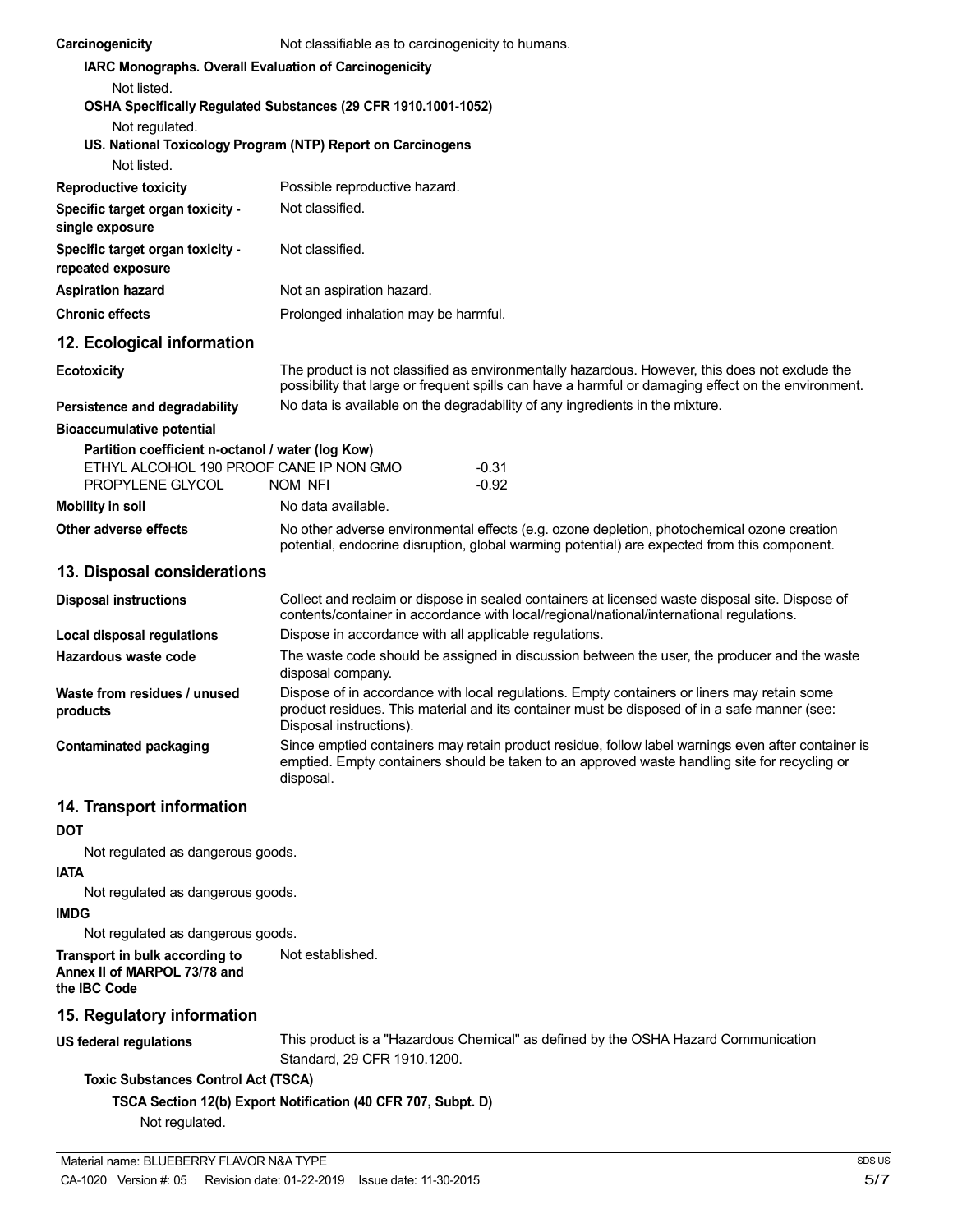| <b>CERCLA Hazardous Substance List (40 CFR 302.4)</b> |                                                                                                                                                     |
|-------------------------------------------------------|-----------------------------------------------------------------------------------------------------------------------------------------------------|
| Not listed.                                           |                                                                                                                                                     |
| <b>SARA 304 Emergency release notification</b>        |                                                                                                                                                     |
| Not regulated.                                        |                                                                                                                                                     |
|                                                       | OSHA Specifically Regulated Substances (29 CFR 1910.1001-1052)                                                                                      |
| Not regulated.                                        |                                                                                                                                                     |
|                                                       | Superfund Amendments and Reauthorization Act of 1986 (SARA)                                                                                         |
| SARA 302 Extremely hazardous substance                |                                                                                                                                                     |
| Not listed.                                           |                                                                                                                                                     |
| SARA 311/312 Hazardous<br>chemical                    | No (Exempt)                                                                                                                                         |
| SARA 313 (TRI reporting)<br>Not regulated.            |                                                                                                                                                     |
| <b>Other federal regulations</b>                      |                                                                                                                                                     |
|                                                       | Clean Air Act (CAA) Section 112 Hazardous Air Pollutants (HAPs) List                                                                                |
| Not regulated.                                        |                                                                                                                                                     |
|                                                       | Clean Air Act (CAA) Section 112(r) Accidental Release Prevention (40 CFR 68.130)                                                                    |
| Not regulated.                                        |                                                                                                                                                     |
| <b>Safe Drinking Water Act</b><br>(SDWA)              | Not regulated.                                                                                                                                      |
|                                                       | FEMA Priority Substances Respiratory Health and Safety in the Flavor Manufacturing Workplace                                                        |
| $(CAS 64-17-5)$                                       | ETHYL ALCOHOL 190 PROOF CANE IP NON GMO Low priority                                                                                                |
| <b>US state regulations</b>                           |                                                                                                                                                     |
| <b>California Proposition 65</b>                      |                                                                                                                                                     |
|                                                       | California Safe Drinking Water and Toxic Enforcement Act of 1986 (Proposition 65): This material                                                    |
|                                                       | is not known to contain any chemicals currently listed as carcinogens or reproductive toxins. For<br>more information go to www.P65Warnings.ca.gov. |

#### **International Inventories**

| Country(s) or region        | Inventory name                                                            | On inventory (yes/no)* |
|-----------------------------|---------------------------------------------------------------------------|------------------------|
| Australia                   | Australian Inventory of Chemical Substances (AICS)                        | Yes                    |
| Canada                      | Domestic Substances List (DSL)                                            | <b>No</b>              |
| Canada                      | Non-Domestic Substances List (NDSL)                                       | No                     |
| China                       | Inventory of Existing Chemical Substances in China (IECSC)                | <b>Yes</b>             |
| Europe                      | European Inventory of Existing Commercial Chemical<br>Substances (EINECS) | No                     |
| Europe                      | European List of Notified Chemical Substances (ELINCS)                    | No                     |
| Japan                       | Inventory of Existing and New Chemical Substances (ENCS)                  | No                     |
| Korea                       | Existing Chemicals List (ECL)                                             | <b>No</b>              |
| New Zealand                 | New Zealand Inventory                                                     | Yes                    |
| Philippines                 | Philippine Inventory of Chemicals and Chemical Substances<br>(PICCS)      | <b>Yes</b>             |
| Taiwan                      | Taiwan Chemical Substance Inventory (TCSI)                                | <b>Yes</b>             |
| United States & Puerto Rico | Toxic Substances Control Act (TSCA) Inventory                             | No                     |

\*A "Yes" indicates that all components of this product comply with the inventory requirements administered by the governing country(s) A "No" indicates that one or more components of the product are not listed or exempt from listing on the inventory administered by the governing country(s).

## **16. Other information, including date of preparation or last revision**

| <b>Issue date</b>    | 11-30-2015 |
|----------------------|------------|
| <b>Revision date</b> | 01-22-2019 |
| Version #            | 05         |